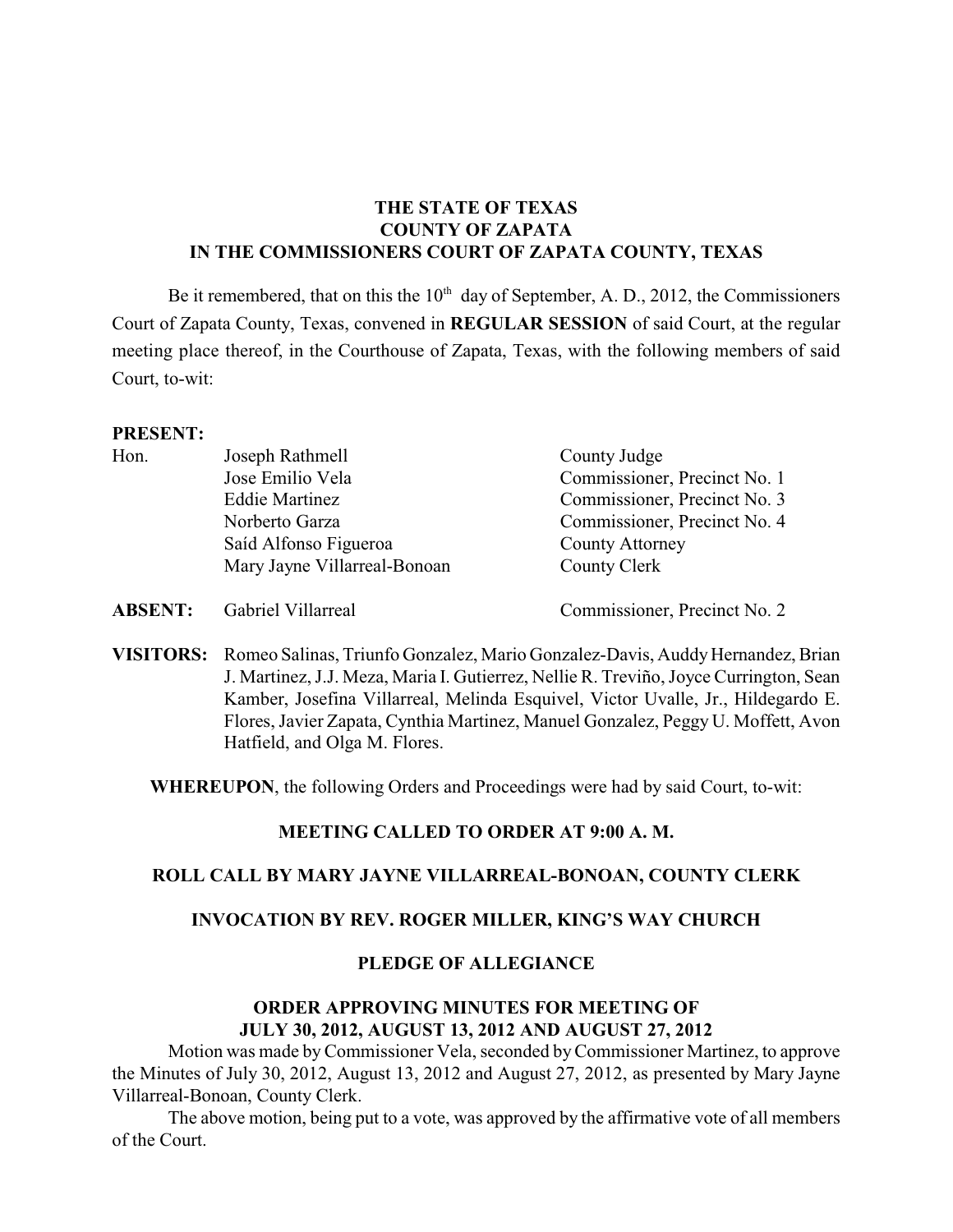### **MONTHLY REPORT OF ZAPATA FAMILY MEDICAL CLINIC**

Mr. Sean Kamber of Laredo Medical Center presented Commissioner Court with the monthly report for August 2012.

### **COMMUNICATIONS**

Commissioner Vela stated that the local newspaper had reported that Zapata County would not be funded under Section 5310 Grant Assistance Program which provides funding for the transportation needs of elderly individuals and individuals with disabilities. Commissioner Vela further stated that he had been informed by Mrs. Gonzalez of the Nutrition Center, that she had forgotten and the application had not been submitted on time. Zapata County would have been eligible for a \$13,000.00 grant.

Judge Rathmell informed the court that Home Land Security is asking for the County's support to host a roping event for United Way.

Commissioner Vela stated that a tax payer had inquired about the plaque with board member names that was at the old water plant. Commissioner Vela stated that the old plaque is still there and will be placed alongside a new plaque at the new water plant.

Dr. Hildegardo Flores approached the court regarding agenda item #16... . Dr. Flores spoke highly of Ms. Belen Del Bosque and recommended that she be placed as a permanent employee.

### **ORDER APPROVING INVOICES**

Motion was made by Commissioner Martinez, seconded by Commissioner Garza, to approve invoices as presented by Triunfo Gonzalez, County Auditor.

The above motion, being put to a vote, was approved by the affirmative vote of Commissioner Martinez and Garza. Commissioner Vela abstained. Motion carried.

## **ORDER APPROVING TREASURER'S REPORT**

Motion was made by Commissioner Vela, seconded by Commissioner Garza, to approve Treasurer's Report as presented by Hon. Romeo Salinas, County Treasurer.

The above motion, being put to a vote, was approved by the affirmative vote of all members of the Court.

### **PRESENTATION ON PROGRAMS OFFERED BY BUCKNER**

Mr. Javier Zapata, informed the court of programs offered by Buckner, a non-profit organization. He stated that two homes have been built at no cost to the county. Buckner helps people in rural colonia areas. They also donate to schools and aid in the needs of children and assist families in need.

### **SUMMARY OF COVERAGE ON PROPERTY AND LIABILITY INSURANCE**

Mr. Victor Uvalle, Jr. of TAC, gave a summary of coverage on property and liability insurance. TAC will come and appraise buildings to assure proper coverage. The old water plant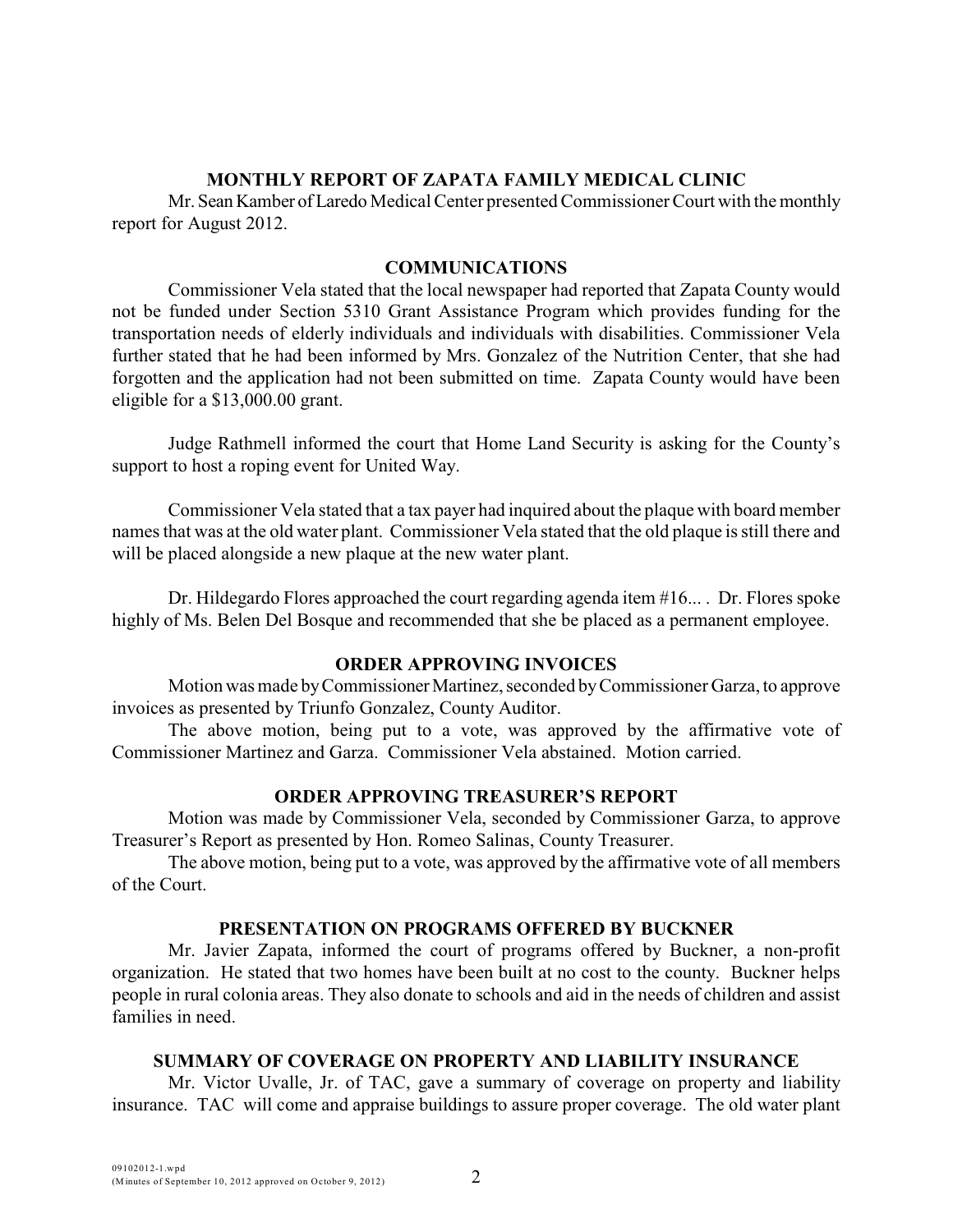was removed and the new plant was added. Also added was the museum and the old civic center was removed.

## **ORDER TO TABLE REQUEST BY COMMISSIONER VELA REGARDING USE OF COUNTY LABOR FOR LANDSCAPING AND MAINTAINING FALCON LAKE ESTATES EAST PARK**

Motion was made by Commissioner Martinez, seconded by Commissioner Garza, to table request by Commissioner Vela, regarding the use of county labor for landscaping and maintaining the Falcon Lake Estates East park it order to promote the availability of an existing recreational park and provide accessibility to Falcon lake as requested by Falcon Lake Estates Association and Hon. Jose E. Vela, Commissioner, Pct. 1. The park is owned by IBWC. Presently, only members are allowed in the park due to illegal activity. The park is mostly part of the 307 flood area.

The above motion, being put to a vote, was approved by the affirmative vote of all members of the Court.

### **ORDER APPROVING ADDITIONAL COST TO COMPLETE PAVING PROJECT AT ZAPATA COUNTY CEMETERY**

Motion was made by Commissioner Garza, seconded by Commissioner Martinez, to approve the additional cost to complete paving project at the Zapata County Cemetery. Total cost for additional asphalt paving material runs approximately \$7,000.00 over the previous allocation in April 2012 as requested by Hon. Jose E. Vela, Commissioner, Pct. 1.

The above motion, being put to a vote, was approved by the affirmative vote of all members of the Court.

### **ORDER APPROVING ORDINANCE CREATING A CONSERVATION EASEMENT PROGRAM**

Motion was made by Commissioner Vela, seconded byCommissioner Martinez, to approve an ordinance creating a conservation easement program, with option to change, if necessary, as requested by Hon. Norberto Garza, Commissioner, Pct. 4 and Hector Uribe, Attorney at Law. Dr. Hildegardo Flores recommended beginning with highly populated flooding areas.

The above motion, being put to a vote, was approved by the affirmative vote of all members of the Court.

# **ORDER APPROVING USE OF COMMUNITY CENTER FOR A FORUM FOR ELECTION CANDIDATES**

Motion was made by Commissioner Martinez, seconded by Commissioner Garza, to approve the use of the Community Center on October 16, 2012 for a forum for election candidates as requested by Karran Westerman, Zapata County News.

The above motion, being put to a vote, was approved by the affirmative vote of all members of the Court.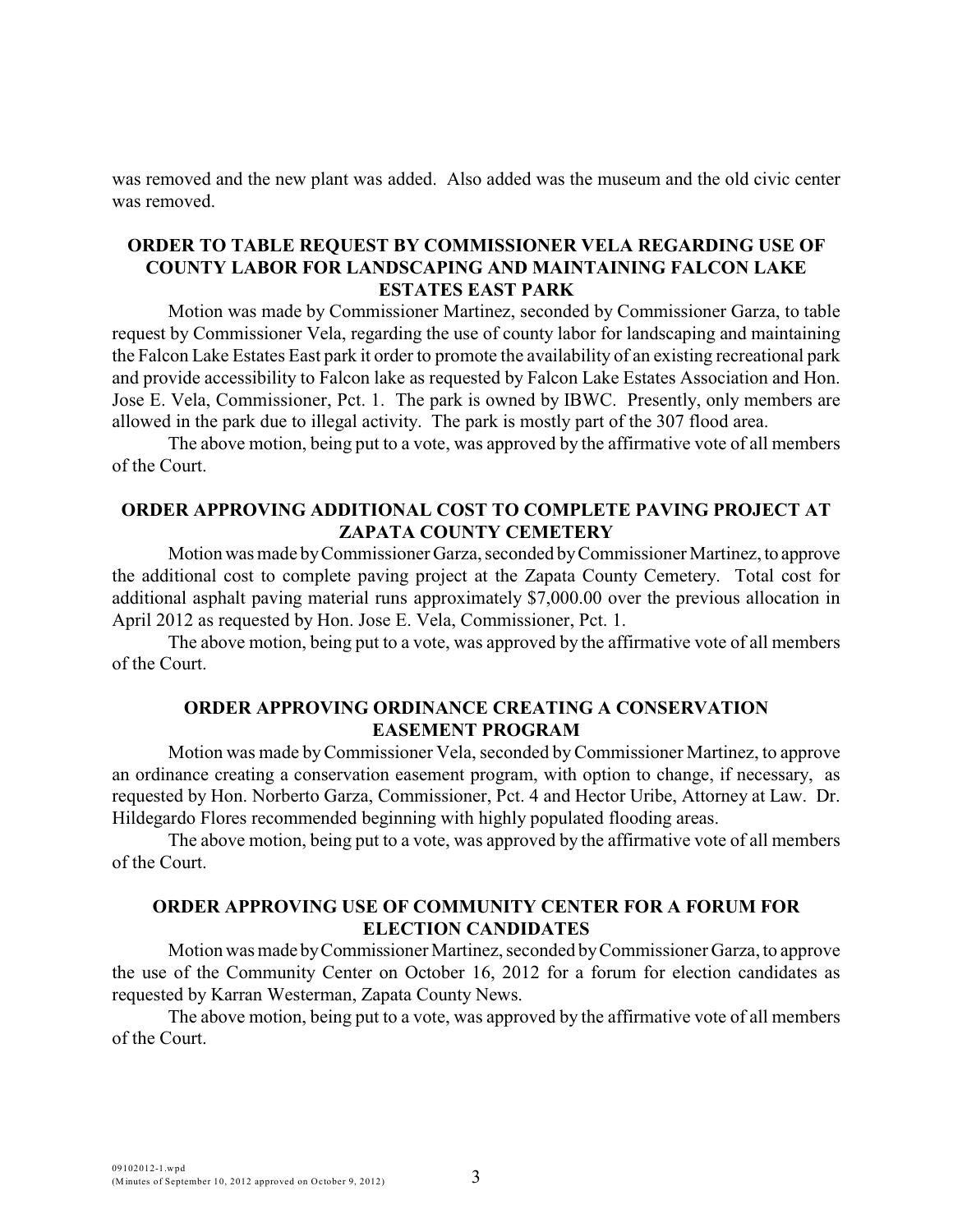## **ORDER ALLOWING JUNTOS PODEMOS OF SCAN, INC., TO OFFER FREE HIV TESTING SERVICES IN HONOR OF NATIONAL HIV TEST DAY**

Motion was made by Commissioner Vela, seconded by Commissioner Garza, to allow Juntos Podemos of SCAN, Inc., to offer free HIV testing services in honor of National HIV Test Day at the Zapata County Nutrition Center on September 18, 2012 as requested by Melinda Esquivel and Josefina Villarreal, SCAN, Inc.

The above motion, being put to a vote, was approved by the affirmative vote of all members of the Court.

# **ORDER APPROVING MAINTENANCE EMPLOYEE BELEN DEL BOSQUE TO MOVE FROM TEMPORARY EMPLOYEE TO PERMANENT FULL TIME EMPLOYEE**

Motion was made by Commissioner Martinez, seconded by Commissioner Garza, to approve maintenance employee, Belen Del Bosque to be moved from temporary employee to permanent full time status as requested by Maria Gutierrez, Maintenance Supervisor.

The above motion, being put to a vote, was approved by the affirmative vote of all members of the Court.

## **ORDER APPROVING TRANSFER OF EMPLOYEE FROM WATER PLANT SLOT #25 TO PRECINCT 4 SLOT #4**

Motion was made by Commissioner Martinez, seconded by Commissioner Garza, to approve transfer of employee from Water Plant 80-600- Slot #25 at \$8.29 per hour to Pct. 4 10-004-Slot #4 at \$8.29 per hour as requested by Nellie Treviño, Personnel Director.

The above motion, being put to a vote, was approved by the affirmative vote of all members of the Court.

### **ORDER APPROVING TRANSFER OF EMPLOYEE FROM PRECINCT 4 SLOT #4 TO WATER PLANT SLOT #25**

Motion was made by Commissioner Garza, seconded by Commissioner Martinez, to approve transfer of employee from Precinct 4 slot 10-004-Slot #4 at \$8.60 per hour to Water Plant 80-600- Slot #25 at \$8.60 per hour as requested by Nellie Treviño, Personnel Director.

The above motion, being put to a vote, was approved by the affirmative vote of all members of the Court.

#### **ORDER APPROVING TRANSFER OF EMPLOYEE FROM SPECIAL ROAD AND BRIDGE - EQUIPMENT OPERATOR SLOT #8 TO SPECIAL ROAD AND BRIDGE SLOT #7**

Motion was made by Commissioner Martinez, seconded by Commissioner Garza, to approve transfer of employee from Special Road and Bridge - Equipment Operator 15-621-Slot #8 at \$10.29 and hour to Special Road and Bridge 15-011-slot #7 at \$13.59 per hour as Equipment Operator as requested by Nellie Treviño, Personnel Director.

The above motion, being put to a vote, was approved by the affirmative vote of all members of the Court.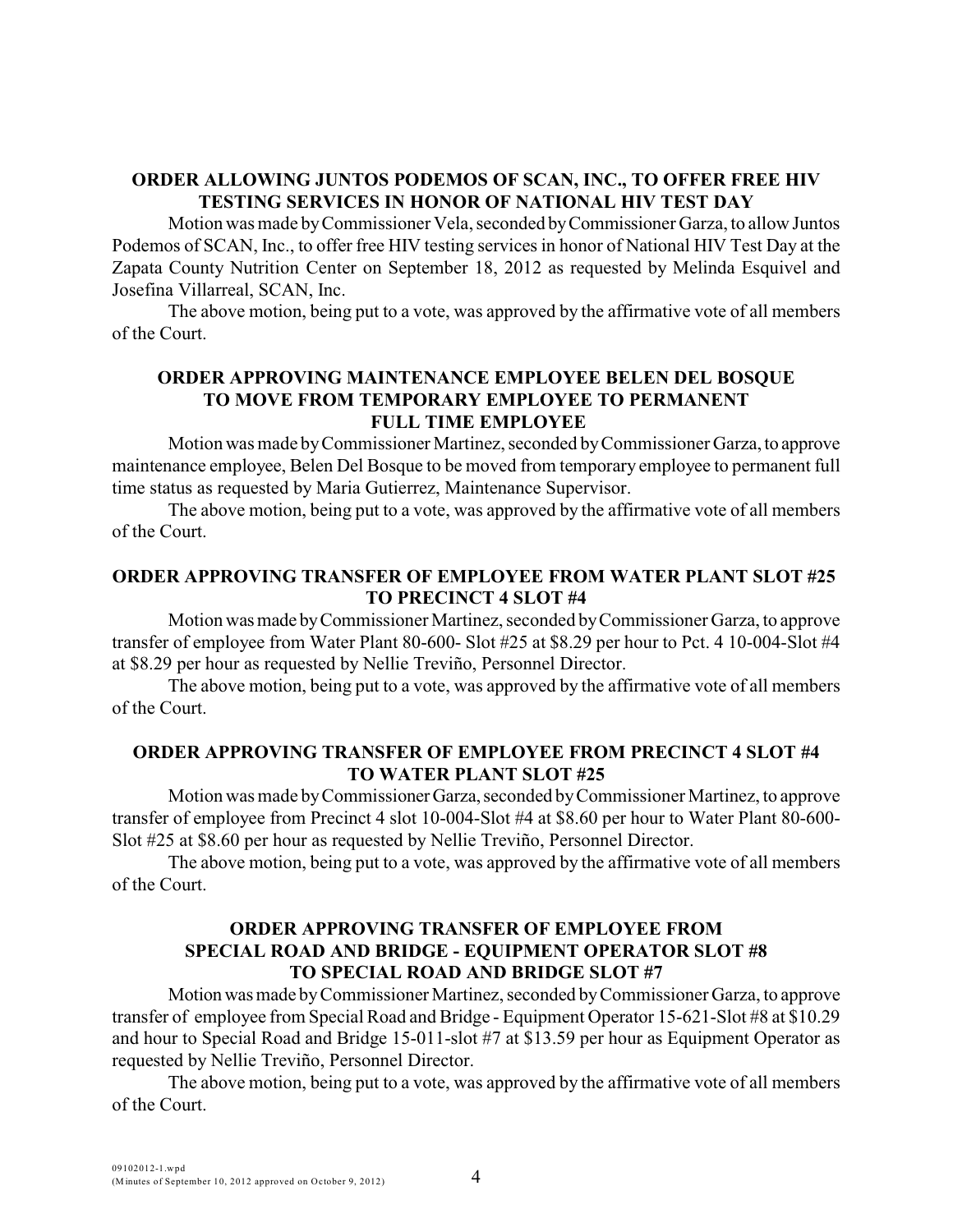## **COMMISSIONER GARZA EXCUSED HIMSELF FROM COMMISSIONERS' COURT AT 10:50 A.M. DUE TO DOCTOR'S APPOINTMENT**

## **ORDER APPROVING PURCHASE OF LOT 433 AND LOT 434 IN FALCON LAKE ESTATES FROM RITA I. RAMIREZ PENDING CLEARANCE OF PROPERTY DEED**

Motion was made byCommissioner Martinez, seconded by Commissioner Vela, to approve the purchase of Lot 433 and Lot 434 in Falcon Lake Estates from Rita I. Ramirez, pending clearance of property deed as requested by Triunfo Gonzalez, County Auditor.

The above motion, being put to a vote, was approved by the affirmative vote of all members of the Court.

### **ORDER APPROVING LINE ITEM TRANSFERS**

Motion was made byCommissioner Martinez, seconded by Commissioner Vela, to approve the following line item transfers:

| From: County Attorney | 10-475-462 | <b>Equipment Rental</b> | \$700.00   |
|-----------------------|------------|-------------------------|------------|
| To: County Attorney   | 10-475-392 | Misc. Maintenance       | \$700.00   |
| From: County Attorney | 10-475-454 | Vehicle Expense         | \$1,300.00 |
| To: County Attorney   | 10-475-392 | Misc. Maintenance       | \$1,300.00 |
| From: County Attorney | 10-475-454 | Vehicle Expense         | \$500.00   |
| To: County Attorney   | 10-475-427 | Travel                  | \$500.00   |

to meet budget requirements are requested by Said A. Figueroa, County Attorney.

The above motion, being put to a vote, was approved by the affirmative vote of all members of the Court.

Motion was made by Commissioner Martinez, seconded byCommissioner Vela, to approve the following line item transfers:

| From: Constable Pct. 2. |                       | 10-550-331 Fuel and Lubricants | \$1,100.00 |
|-------------------------|-----------------------|--------------------------------|------------|
| To: Constable Pct. 2.   | $10-550-311$ Supplies |                                | \$1,100.00 |
|                         |                       |                                |            |

to meet budget requirements are requested by Julian Gutierrez, Constable Pct. 2.

The above motion, being put to a vote, was approved by the affirmative vote of all members of the Court.

Motion was made byCommissioner Martinez, seconded byCommissioner Vela, to approve the following line item transfers:

|     | From: Wastewater | 08-602-227 | License Stipends                                                                                                                                                                                                                                                                                 | \$8,000.00 |
|-----|------------------|------------|--------------------------------------------------------------------------------------------------------------------------------------------------------------------------------------------------------------------------------------------------------------------------------------------------|------------|
| To: | Wastewater       | 08-602-336 | Repairs and Maintenance                                                                                                                                                                                                                                                                          | \$8,000.00 |
|     | From: Wastewater | 08-602-310 | Office Supplies                                                                                                                                                                                                                                                                                  | \$3,140.00 |
|     | To: Wastewater   | 08-602-336 | Repairs and Maintenance                                                                                                                                                                                                                                                                          | \$3,140.00 |
|     | From: Wastewater | 08-602-341 | Chlorine and Chemicals                                                                                                                                                                                                                                                                           | \$1,380.00 |
|     | To: Wastewater   | 08-602-336 | Repairs and Maintenance                                                                                                                                                                                                                                                                          | \$1,380.00 |
|     | From: Wastewater | 08-602-427 | Mileage and Travel                                                                                                                                                                                                                                                                               | \$1,390.00 |
|     | To: Wastewater   | 08-602-336 | Repairs and Maintenance                                                                                                                                                                                                                                                                          | \$1,390.00 |
|     |                  |            | $\mathbf{r}$ and $\mathbf{r}$ and $\mathbf{r}$ and $\mathbf{r}$ and $\mathbf{r}$ and $\mathbf{r}$ and $\mathbf{r}$ and $\mathbf{r}$ and $\mathbf{r}$ and $\mathbf{r}$ and $\mathbf{r}$ and $\mathbf{r}$ and $\mathbf{r}$ and $\mathbf{r}$ and $\mathbf{r}$ and $\mathbf{r}$ and $\mathbf{r}$ and |            |

to meet budget requirements are requested by Eloy Chapa, Wastewater Manager.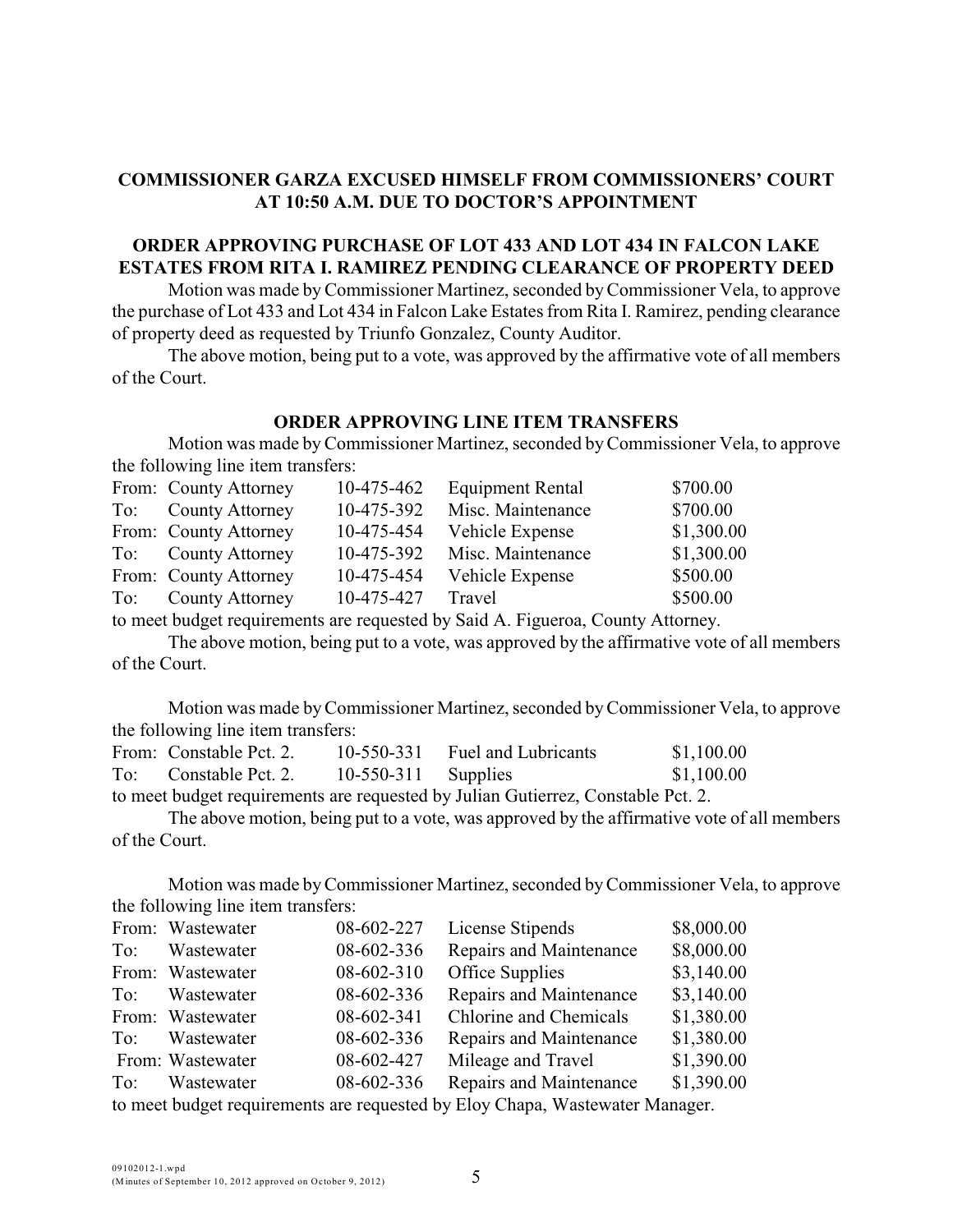The above motion, being put to a vote, was approved by the affirmative vote of all members of the Court.

Motion was made byCommissioner Martinez, seconded by Commissioner Vela, to approve the following line item transfers:

| From: County Treasurer                                                        |                   | $10-497-310$ Office Supplies | \$816.00 |
|-------------------------------------------------------------------------------|-------------------|------------------------------|----------|
| To: County Treasurer                                                          | 10-497-427 Travel |                              | \$816.00 |
| to meet budget requirements are requested by Romeo Salinas, County Treasurer. |                   |                              |          |

The above motion, being put to a vote, was approved by the affirmative vote of all members of the Court.

Motion was made by Commissioner Martinez, seconded byCommissioner Vela, to approve the following line item transfers:

| From: Recycling |                     | 10-598-310 Office Supplies                                                                                                                                                                                                                                                                     | \$442.00 |
|-----------------|---------------------|------------------------------------------------------------------------------------------------------------------------------------------------------------------------------------------------------------------------------------------------------------------------------------------------|----------|
| To: Recycling   |                     | 10-598-456 Repairs and Maintenance                                                                                                                                                                                                                                                             | \$442.00 |
| From: Recycling | 10-598-205 Uniforms |                                                                                                                                                                                                                                                                                                | \$353.00 |
| To: Recycling   |                     | 10-598-456 Repairs and Maintenance                                                                                                                                                                                                                                                             | \$353.00 |
|                 |                     | $\lambda$ and $\lambda$ is a set of the set of $\lambda$ in the set of $\lambda$ is a set of $\lambda$ is a set of $\lambda$ is a set of $\lambda$ is a set of $\lambda$ is a set of $\lambda$ is a set of $\lambda$ is a set of $\lambda$ is a set of $\lambda$ is a set of $\lambda$ is a se |          |

to meet budget requirements are requested by Laura Garza, Recycling Department.

The above motion, being put to a vote, was approved by the affirmative vote of all members of the Court.

Motion was made byCommissioner Martinez, seconded byCommissioner Vela, to approve the following line item transfers:

| From: Non-Department                                                                                                            | 10-409-336 General Supplies | \$2,400.00 |
|---------------------------------------------------------------------------------------------------------------------------------|-----------------------------|------------|
| To: Non-Department                                                                                                              | 10-409-730 Consultant Fees  | \$2,400.00 |
| $\mu$ , and at $1$ , $1$ , $\mu$ and and an early constant of $\mu$ and $\mu$ and $\mu$ and $\mu$ and $\mu$ and $\mu$ and $\mu$ |                             |            |

to meet budget requirements are requested by Hon. Joe Rathmell, County Judge.

The above motion, being put to a vote, was approved by the affirmative vote of all members of the Court.

### **ORDER APPROVING RESOLUTION AUTHORIZING SUBMISSION OF TEXAS COMMUNITY DEVELOPMENT BLOCK GRANT APPLICATION TO TEXAS DEPARTMENT OF AGRICULTURE FOR COMMUNITY DEVELOPMENT FUND**

Motion was made byCommissioner Martinez, seconded byCommissioner Vela, to approve a resolution authorizing the submission of a Texas Community Development Block Grant application to the Texas Department of Agriculture for the Community Development Fund as requested by Mario Gonzalez-Davis, Project Coordinator.

The above motion, being put to a vote, was approved by the affirmative vote of all members of the Court.

Mr. Figueroa advised the Court that he had notified Falcon Lake Estates East on why the above action had been taken.